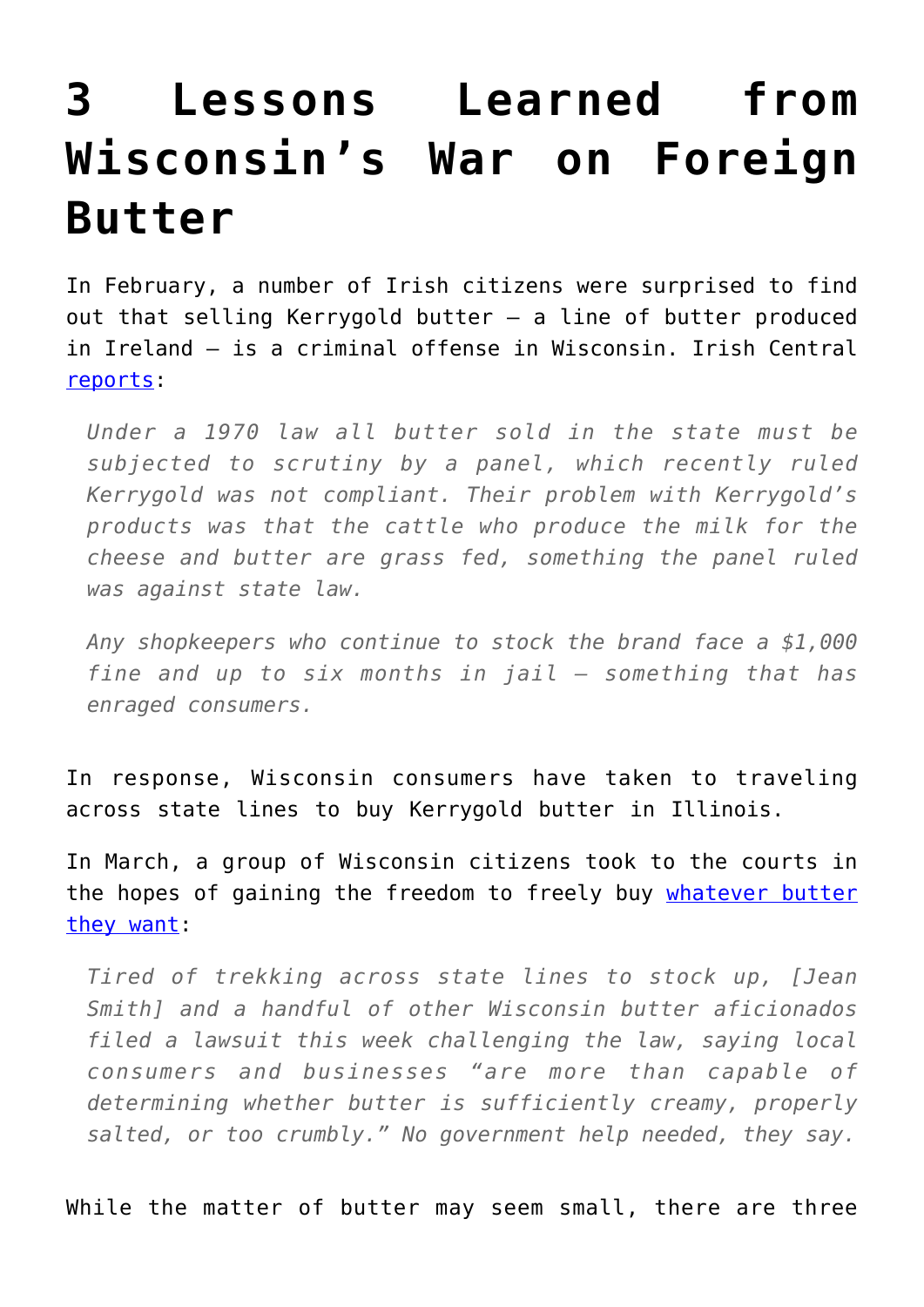valuable lessons we can learn from Wisconsin's war against foreign butter. Moreover, all these lessons apply well beyond the world of dairy products.

## **Lesson 1: "Public Safety" Is Really Just about Government Favors for Special Interests**

In cases like these, it's routine for state officials to claim that the law has something to do with public safety. More savvy consumers, of course, immediately suspected that the law isn't about safety at all, but is about protecting Wisconsin dairies from consumers.

They're right to be suspicious. The Wisconsin agency that implements the effective ban on Kerrygold butter is called the Wisconsin Department of Agriculture, Trade and Consumer Protection. But, given the power of the dairy lobby in Wisconsin, one would have to be naïve in the extreme to assume that it's a mere coincidence that Wisconsin is the only state in the Union to enact such stringent butter laws.

Even the most basic sort of critical thinking is likely to lead us to the conclusion that Wisconsin tightly controls butter imports precisely because dairy farmers have an unusually large amount of power at the state legislature.

Nor is this only true at the legislative level. Through the process of "[regulatory capture"](https://mises.org/library/net-neutrality-scam) those agencies that are supposed to regulate the dairy industry end up doing the bidding of the industry's most powerful and established firms.

The anti-competitive nature of the butter business in Wisconsin is likely working exactly how it's supposed to. Unless the state legislature's hand is forced by pressure from citizens, don't expect any change.

Moreover, while even the opponents of the law are calling it a "light-hearted" issue, the reality of the butter ban is the same as any other law: those who persist in ignoring the law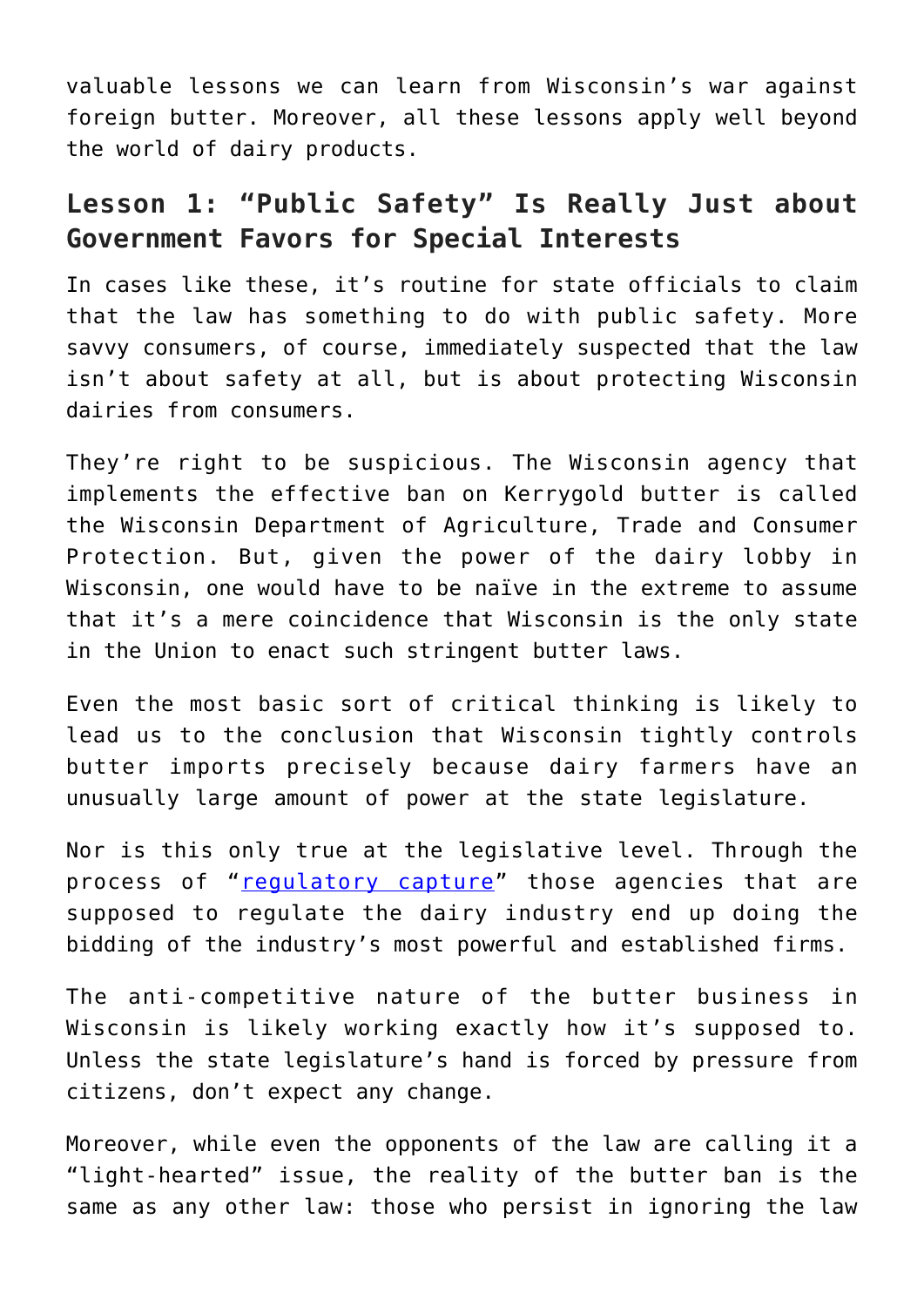are likely to find themselves on the wrong end of a gun held by a government agent.

Indeed, a look at [the relevant state statutes](https://docs.legis.wisconsin.gov/statutes/statutes/97/II/18) show the state is prepared to impose fines of more than \$1,000 dollars for non-compliance, or six months to a year in county jail.

Ridiculously, state agents have attempted to advertise their alleged magnanimity by stating that the state's action on the regulations ["has been limited to notifying retailers of what](http://www.twincities.com/2017/03/17/wisconsin-irish-butter-ban-lawsuit/) [the law says](http://www.twincities.com/2017/03/17/wisconsin-irish-butter-ban-lawsuit/)."

Of course, this only suggests that no merchants have taken to publicly flaunting state regulations and openly selling Kerrygold butter (or other banned products). And who can blame them? Most grocers are well aware of what happens if they ignore state regulations. The result is usually fines, raids, and even imprisonment for merchants who don't comply.

## **Lesson 2: Decentralization = Freedom**

Fortunately for the residents of Wisconsin, the laws of Wisconsin on this matter [only extend to the state line.](https://mises.org/blog/we-need-more-borders-and-more-states) Once outside the state, consumers can purchase a wider array of dairy products.

Imagine, however, if the Wisconsin ban were a matter of national policy or — worse yet — imposed by international agreements like the TPP or NAFTA.

Once nationalized or internationalized, escape from the whims of special interest groups would be nearly impossible for most people. Instead of merely traveling an hour or two over state lines, purchasing the products one prefers would become a matter of international intrigue.

This illustrates for us, yet again, that political decentralization [increases the freedoms and choices](https://mises.org/blog/no-country-should-be-bigger) of everyone who is subject to the arbitrary edicts of government.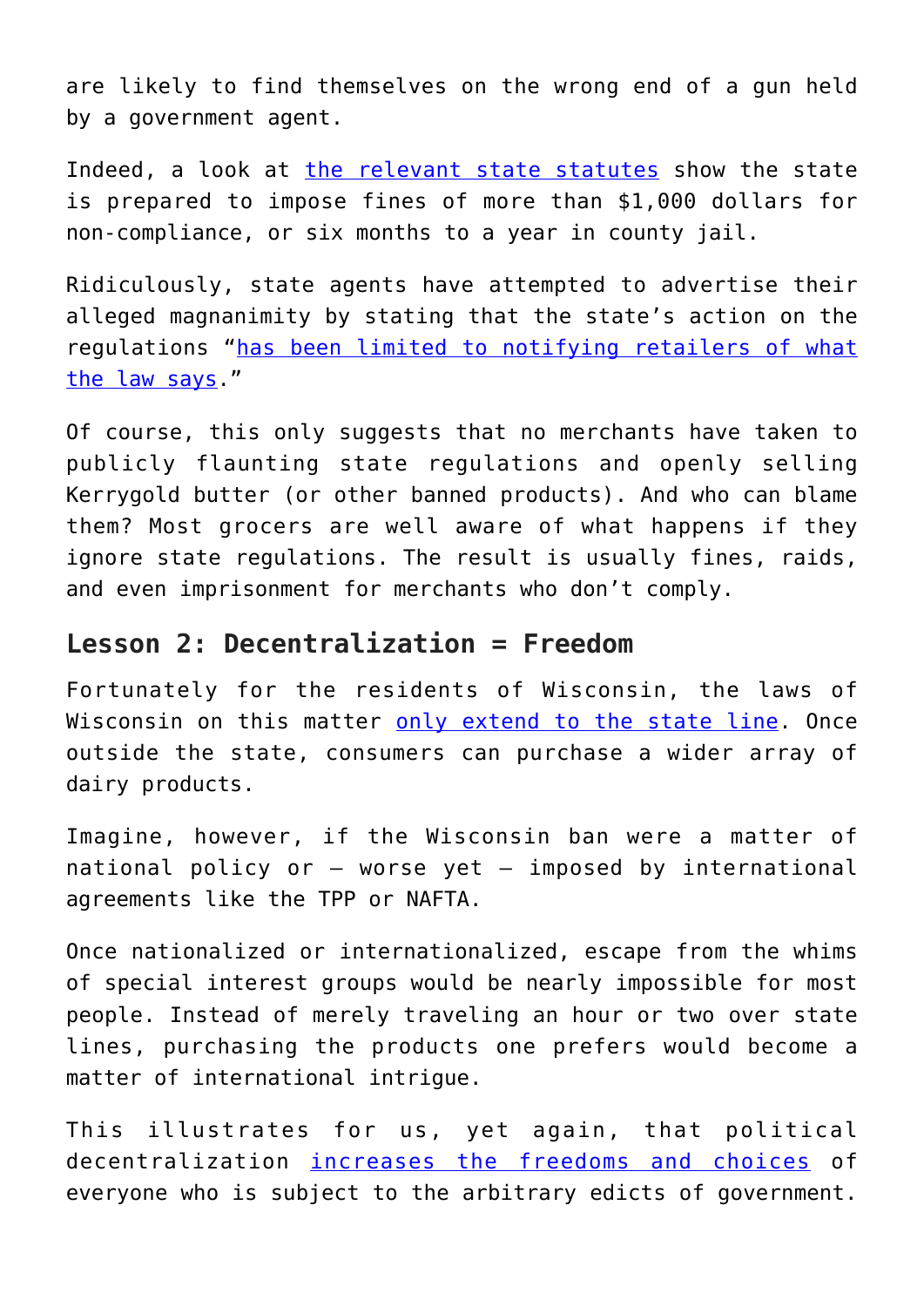Moreover, the smaller the political unit, the better. Just as Wisconsin's moderate size is a boon to lovers of certain types of banned food, their situation would be improved all the more should butter regulations be made at a city or county level. Every city that banned a certain type of butter to protect a local industry, a neighboring town or city would be just as likely to legalize such products.

And in many cases, of course, jurisdictions would simply give up on regulating butter since shoppers would travel to other nearby towns, thus robbing the prohibitionist jurisdiction of the sales tax revenue.

This same reality applies to every sort of good or service, whether we're talking about police powers, tax rates, marijuana laws, or butter bans. The more decentralization there is, the more options consumers and taxpayers have.

## **Lesson 3: Free Trade Benefits Everyone (Except the Crony Capitalists)**

Although the Wisconsin regulations on butter are not *technically* a tariff, they have the effect of a tariff because the burden of the regulations tend to fall [disproportionately](https://doorcountypulse.com/price-report-wisconsins-kerrygold-butter-ban/) [on foreign foods](https://doorcountypulse.com/price-report-wisconsins-kerrygold-butter-ban/). Moreover, if the defenders of the *status quo* were honest with the public, they would just come out and admit that yes, the law exists to protect local dairy producers from outside competition.

Those who defend tariffs and other trade barriers, of course, should have no problem with this. After all, if excluding Mexican goods from US markets is a wonderful thing and "saves" American jobs, why shouldn't the Wisconsin legislature be free to do the same for domestic Wisconsin goods? Should not Wisconsin residents want to protect their domestic industries from "unfair" competition provided by Iowa firms? After all, [median wages in Iowa are lower than in Wisconsin,](https://en.wikipedia.org/wiki/List_of_U.S._states_by_income) and it would be unfair to allow cheaply made Iowa goods to simply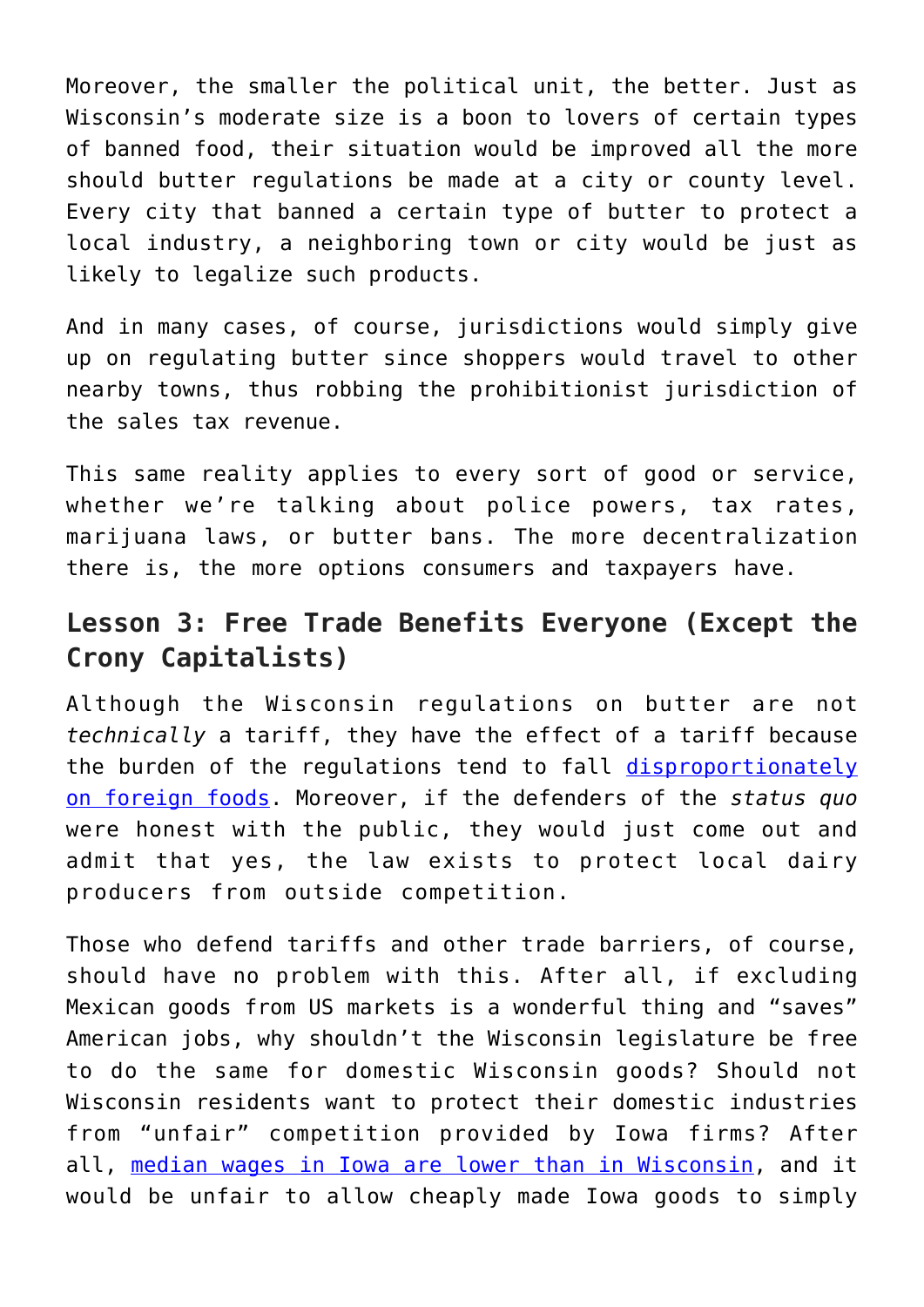flood into Wisconsin markets without a "border adjustment" tax.

The truth is most people are happy to have access to goods produced outside their state or region or country. One problem the Kerrygold situation presents for protectionists is that it demonstrates in a concrete fashion how consumers are willing to circumvent the anti-trade laws when they get the chance. In turn, this consumer behavior also illustrates how local *merchants and entrepreneurs* are harmed by controls on trade.

Thanks to Wisconsin protectionism, every consumer that wants prohibited butter in Wisconsin is made poorer because he or she must now waste time and money driving to neighboring jurisdictions. Or, the consumer must simply do without a product he or she would like to have. In addition, many businesses — including restaurants and grocery stores — would have liked to provide consumers with what they want, but are prohibited from doing so.

"Oh, but we're saving local jobs and local industries!" the anti-free-trade argument goes. In reality, of course, the "industry-saving" laws do nothing more than transfer wealth from one group of citizens to another. In this case, consumers, restaurateurs, and grocers suffer and are impoverished so a select number of government favorites can be spared from having to compete with outside products.

The situation is exactly the same when federal regulations and taxes have the effect of limiting access to automobiles, food products, or anything else that consumers and business owners in the US might like to buy. Unfortunately, the sheer size of the US means it's totally impractical for most Americans to drive across the border to buy the products they want from other jurisdictions. Were the US similar to Wisconsin geographically, however, we'd see the absurdity of protectionist trade policy put on display every day as consumers traveled to neighboring jurisdictions to circumvent